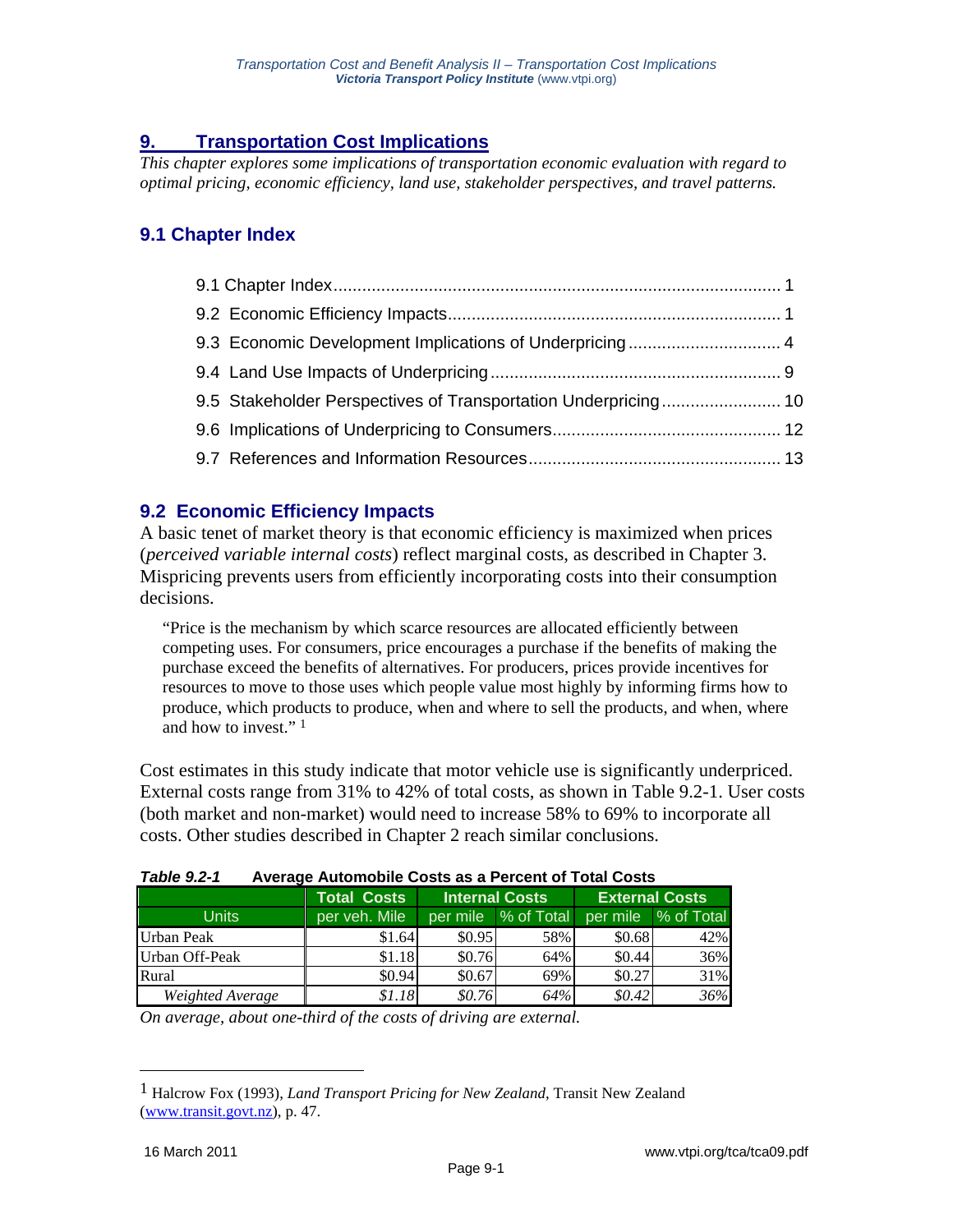With the underpricing of private motor vehicle travel external costs are not eliminated, they simply show up elsewhere in the economy; for example as higher prices for commercial goods (for parking costs), increased local taxes (for road services), higher health care costs (from automobile crashes), illnesses (from pollution and inactivity), and lower residential property values (from urban traffic). Another effect of underpriced driving is that non-automotive travel choices decline. Walking, bicycling, transit, and rail transport receive little capital investment, land use patterns and social habits develop which conflict with these travel options, and they are stigmatized.

The majority of automobile costs are either external or fixed, and therefore unrelated to the amount a vehicle is driven. These are forms of underpricing. External costs range from 73% to 113% of user marginal costs (vehicle operating costs plus, user time and accident risk), and 186% to 323% of vehicle operating costs. For each dollar users spent operating a vehicle they incur an average of \$2.55 worth of external costs related to congestion, crashes, parking and environmental degradation.

Although underpricing driving may appear to benefit users (and indeed benefits many individuals in the short term), mispricing reduces overall economic efficiency.2 Underpriced automobile use increases purchases of transport over other consumer goods, and driving over other travel modes. As Johnson states, *"When a good as central to American life as the automobile remains underpriced for several decades, that good tends to be used more than it otherwise would be. Habits become ingrained and are hard to break. They are reinforced by the present urban infrastructure designed to exploit the full possibilities of private mobility."*3 Low prices force other constraints, such as congestion, pollution, and resource depletion to limit growth. Underpricing makes these problems unavoidable. Under such circumstances, increasing road capacity is not only ineffective at reducing congestion, it may be counterproductive.4

Consumers pay fixed and external costs no matter how much or little they drive, which reduces the incentive to limit driving to trips with positive net value. Put another way, automobile owners receive only a small portion of the savings produced when they driving less. Shifting costs from being external or fixed to being internal and variable increases user choice. At worst consumers would simply shift the money saved in reduced fixed expenses to cover their higher variable expenses, resulting in no overall change in travel or cost. But they can achieve savings that are not currently possible by foregoing low value trips or shifting to more efficient modes. The driving that is eliminated represents existing travel with negative net benefit. Efficient pricing makes consumers better off and improves transportation system efficiency.

<sup>2</sup> Terry Moore and Paul Thorsnes (1994), *The Transportation/Land Use Connection*, American Planning Association, Report #448/449 (www.planning.org).

<sup>3</sup> E.W. Johnson (1993), *Avoiding the Collision of Cities and Cars*, Academy of Arts and Sciences

<sup>(</sup>www.amacad.org), p.11; at www.jstor.org/pss/3824395. 4 Kenneth Button (1993), *Transport Economics*, Second Ed., Edward Elgar (Aldershot), p. 181, 191, 202.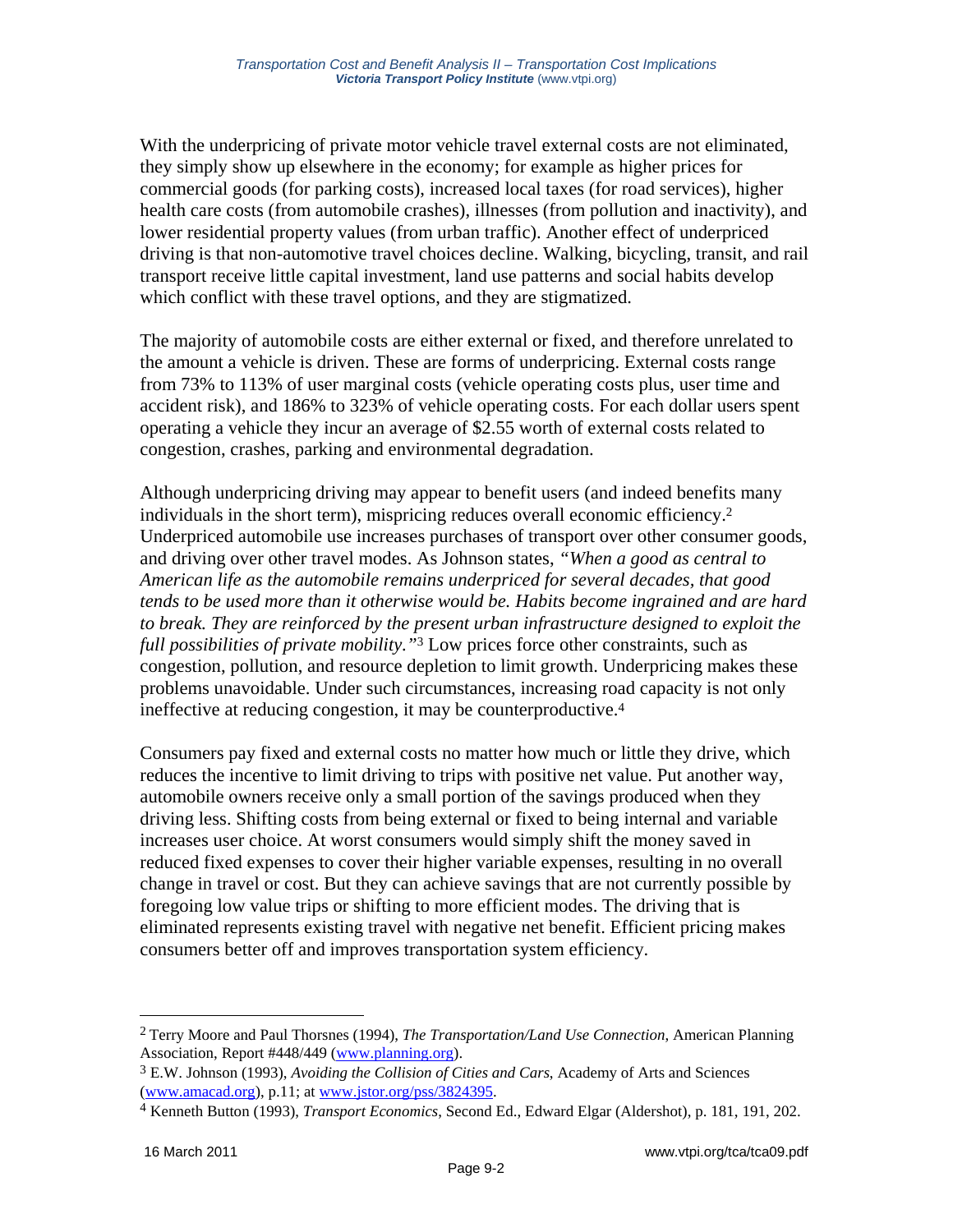The total inefficiency and harm of these market distortions is far greater than most analyses indicate because their impacts are cumulative and synergistic (total impacts are greater than the sum of individual impacts). For example, underpriced parking not only increases parking costs, by increasing total vehicle ownership and use it also increases traffic congestion, accidents, pollution emissions and sprawl compared with what would occur with efficient pricing, while underpricing road use, by increasing vehicle trips, increases parking costs. Underpricing increases automobile dependency and reduces travel options, which is unfair to non-drivers and reduces transport system efficiency. Underpricing encourages automobile use for trips when alternatives are more efficient overall. Put differently, correcting pricing distortions provides multiple benefits.

Because transport costs are diverse, no single mechanism can capture all externalities. *The Economist* argues, "*Cars must be made expensive to use rather than own, whether through taxation, road -pricing or parking fees.*"5 Increased fuel taxes are often recommended to internalize automobile costs,<sup>6</sup> but this provides only modest incentive to reduce congestion, parking costs, and some environmental impacts. Others emphasize peak period road pricing,7 which reduces congestion but not other externalities such as pollution or parking subsidies. Efficient pricing requires several types of fees: weightdistance fees, fuel taxes, congestion pricing, smog fees, parking charges, marginalized insurance, and higher fines for traffic violators.8

Transaction costs can make optimal pricing inefficient, which could justify continued underpricing. Current parking charges and traditional road tolls require users to deliver money in the correct form, and impose administration costs. People may prefer to avoid transaction costs by paying lump sums or bundling transportation fees with other charges. New technologies can significantly reduce these transaction costs, lowering the threshold under which marginal pricing is justified. Although transaction costs prevent society from ever achieving pricing that perfectly reflects costs, this is not a barrier to significant progress in marginalizing transport costs.

Many costs associated with increasing transportation prices, such as unemployment and reduced profits in motor vehicle dependent industries are *transition* costs which decrease over a few years and eventually disappear. Transition costs are economic inefficiencies that result when durable factors such as location, equipment and training don't match current markets. Transition costs can be minimized by good planning and gradual implementation of changes. For example, the British government's plan to increase fuel taxes 5% annually above inflation for a decade to internalize environmental costs is expected to have minimal transition costs because it is so predictable and gradual.

<sup>5</sup> Economist (1996), "Taming the Beast: A Survey on Living With the Car," *The Economist*  (www.economist.com), 22 June 1996.

<sup>6</sup> Steve Nadis and James MacKenzie (1993), *Car Trouble*, WRI, Beacon Hill Press (Boston), p. 160.

<sup>7</sup> Anthony Downs (1992), *Stuck In Traffic*, Brookings Institute (www.brookings.edu).

<sup>8</sup> Per Kågeson (1993), *Getting the Prices Right*, European Fed. for Transport & Environment (www.transportenvironment.org); Todd Litman (2007), *Socially Optimal Transport Prices and Markets*, VTPI (www.vtpi.org); at www.vtpi.org/sotpm.pdf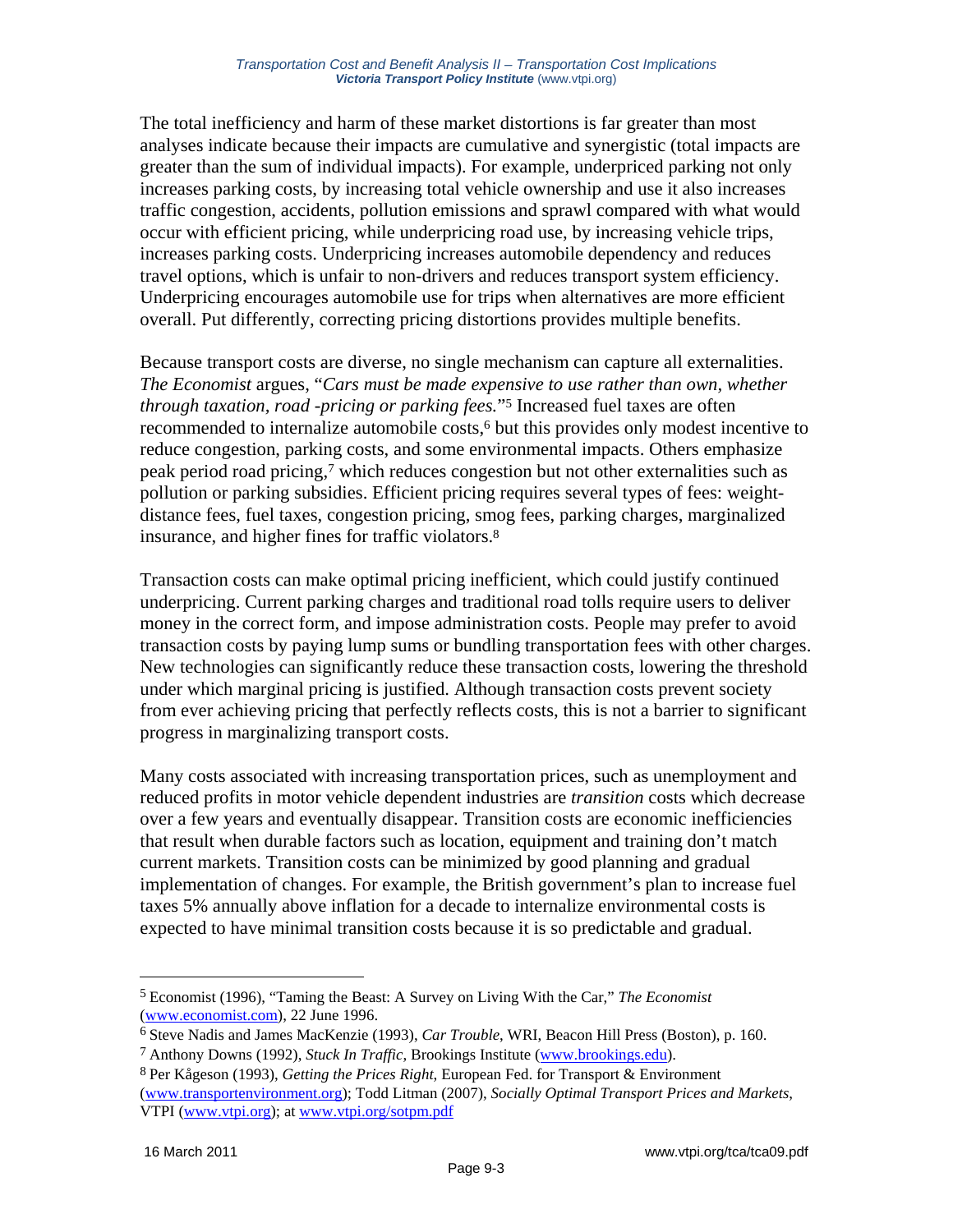### **9.3 Economic Development Implications of Underpricing**

*Economic Development* refers to progress toward a community's economic goals, including increased productivity, employment, competitiveness, property values, business activity, investment and tax revenues, as summarized below.

Transport is a major component of economic activity. In 2005, transportation-related demand accounted for over 10.3 percent of U.S. Gross Domestic Product (GDP), represented about 10% of total employment, and represented about 18% of household expenditures.<sup>9</sup> As a result, there is a popular assumption that motor vehicle travel is economically beneficial, and constraints on driving (such as increased prices for fuel, road use and parking) are economically harmfuel. Increased transport prices are claimed to have a "multiplier effect" that raises overall costs and reduces productivity.10

However, these arguments misrepresent transportation costing impacts. Increasing transportation system efficiency and reducing total transport costs can increase economic productivity, but shifting costs and reducing transportation system efficiency tends to be economically harmful. For example, businesses benefit if their shipping or parking costs decline, but are worse off if underpricing of roads and parking facilities leads to traffic congestion and increases parking demand, increasing their total costs.

Although the U.S. produces some motor vehicles and fuel, expenditures on these goods provide relatively little economic benefit because they are capital intensive and mostly imported.11 Even locally assembled vehicles are built from components largely imported from other regions. There is no evidence that policies which stimulate domestic vehicle and fuel expenditures stimulate economic development overall. A consumer dollar spent on automobiles means one less dollar for housing, food, entertainment, education, or investment. Conusmer expenditures on fuel are particularly harmful to the economy, as discussed in Chapter 5.12. For example, a Texas case study found that automobile expenditures provide far fewer jobs than expenditures on general consumer goods or public transportation, as summarized in Table 9.3-1.

| <b>Expenditure Category</b>          | <b>Regional Income</b> | <b>Regional Jobs</b> |  |  |
|--------------------------------------|------------------------|----------------------|--|--|
| Automobile Expenditures              | \$307,000              | 8.4                  |  |  |
| Non-automotive Consumer Expenditures | \$526,000              | 17.0                 |  |  |
| <b>Transit Expenditures</b>          | \$1,200,000            | 62.7                 |  |  |

| <b>Table 9.3-1</b> | Regional Economic Impacts Of \$1 Million Expenditure <sup>12</sup> |
|--------------------|--------------------------------------------------------------------|
|--------------------|--------------------------------------------------------------------|

*This table shows economic impacts of consumer expenditures in Texas.* 

<sup>9</sup> BTS (2008), "Transportation and the Economy," Transportation Statistics Annual Report, Bureau of Transportation Statistics (www.bts.gov).

<sup>10</sup> Hickling Lewis Brod (1997), *Social Cost Pricing and the External Benefits of Trucking*, American Trucking Association (www.trucksdeliver.org).

<sup>11</sup> David Goldstein (2007), *Saving Energy, Growing Jobs: How Environmental Protection Promotes Economic Growth, Profitability, Innovation, and Competition*, Bay Tree Publishers

<sup>(</sup>www.baytreepublish.com); summary at www.cee1.org/resrc/news/07-02nl/09D\_goldstein.html. 12 Jon Miller, Henry Robison and Michael Lahr (1999), *Estimating Important Transportation-Related* 

*Regional Economic Relationships in Bexar County, Texas*, VIA Transit (www.viainfo.net).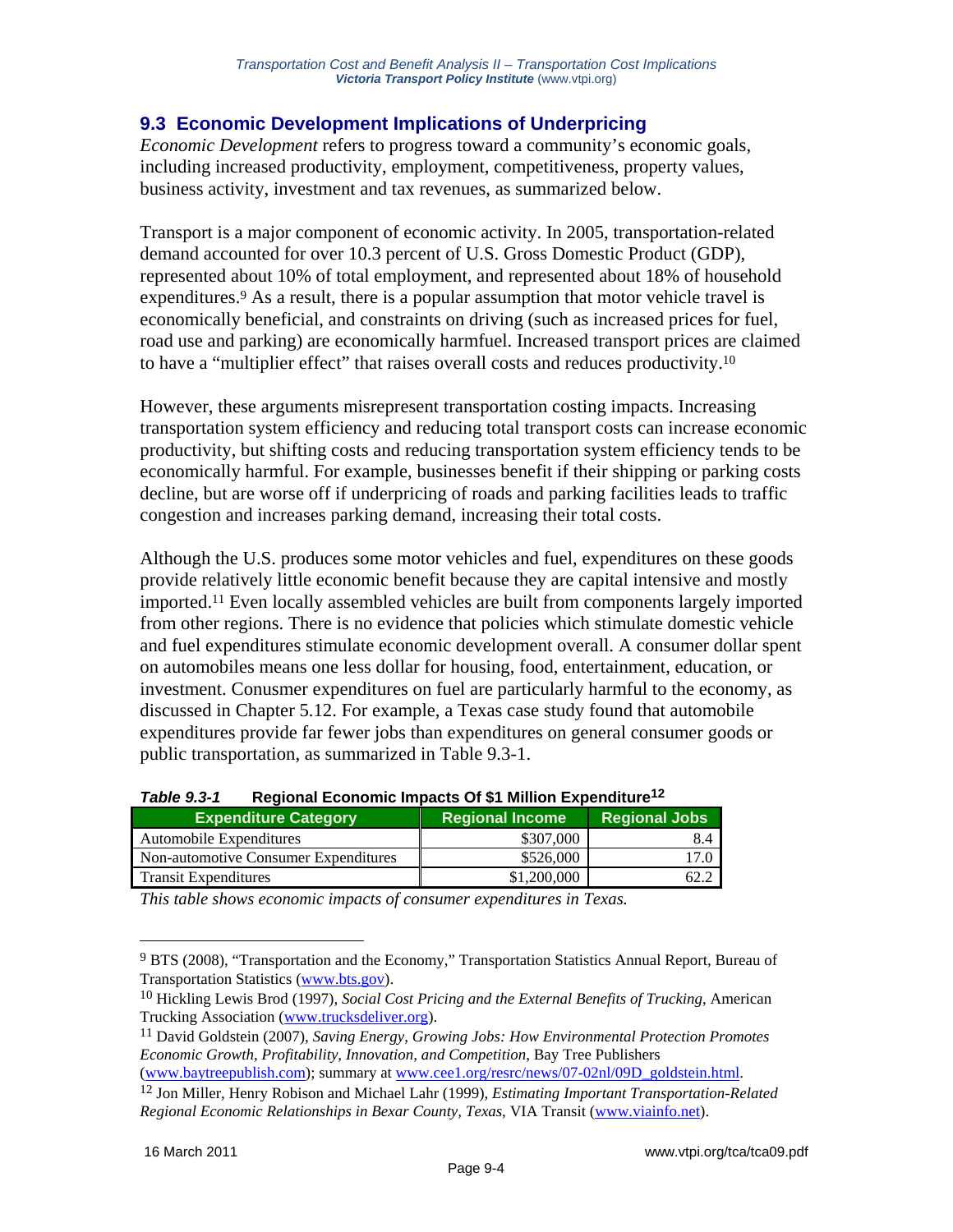Similarly, shifting expenditures from petroleum and automobiles substaintialy increases employment in British Columbia, as indicated in Table 9.3-2. Even in Germany, a major vehicle exporter, a less automobile-oriented transportation system would provide a net increase in national employment.<sup>13</sup> This indicates that policies which reduce consumer expenditures on motor vehicles and fuel tend to increase employment and business activity, particularly in regions that import petroleum.

#### *Table 9.3-2* **Jobs Created in British Columbia by Transportation Expenditures14**

| \$1 Million Expenditure     | <b>Full Time Jobs Created</b> |
|-----------------------------|-------------------------------|
| Petroleum                   | 4.5                           |
| General Automobile Expenses |                               |
| <b>Public Transit</b>       | 21.4                          |

*This table shows economic impacts of transportation expenditures in British Columbia.* 

| The Effects of Underpricing: Two Industry Example                        |                                                                                               |                                |                                                       |                                                                                              |  |
|--------------------------------------------------------------------------|-----------------------------------------------------------------------------------------------|--------------------------------|-------------------------------------------------------|----------------------------------------------------------------------------------------------|--|
|                                                                          | Consider an economy with two industries: Heavy and Light. Transport is a relatively large     |                                |                                                       |                                                                                              |  |
|                                                                          |                                                                                               |                                |                                                       | portion of Heavy's production costs, and a small portion of Light's.                         |  |
|                                                                          |                                                                                               |                                |                                                       |                                                                                              |  |
| 1.                                                                       |                                                                                               |                                |                                                       | These industries initially face a transport price structure which underprices shipping by    |  |
|                                                                          |                                                                                               |                                |                                                       | funding roadways through general taxes. Since both industries pay the same tax, Light is     |  |
|                                                                          |                                                                                               | effectively subsidizing Heavy. |                                                       |                                                                                              |  |
|                                                                          | Score:                                                                                        |                                |                                                       | Heavy + Light - Economic Efficiency -                                                        |  |
|                                                                          |                                                                                               |                                |                                                       |                                                                                              |  |
| 2.                                                                       |                                                                                               |                                |                                                       | A \$0.10 per mile road use fee is implemented to replace the property tax, called FairPrice. |  |
|                                                                          |                                                                                               |                                | Heavy industry pays more taxes while Light pays less. |                                                                                              |  |
|                                                                          | Score:                                                                                        |                                |                                                       | $Heavy - Light + Economic Efficiency +$                                                      |  |
|                                                                          |                                                                                               |                                |                                                       |                                                                                              |  |
| 3.                                                                       |                                                                                               |                                |                                                       | At worst, Heavy pays the full road charge. But, Heavy may change practices to reduce costs   |  |
|                                                                          |                                                                                               |                                |                                                       | such as by moving more goods by rail, so its net cost increase is minimal.                   |  |
|                                                                          | Score:                                                                                        |                                |                                                       | $Heavy =$ $Light +$ $Economic Efficiency ++$                                                 |  |
|                                                                          |                                                                                               |                                |                                                       |                                                                                              |  |
| 4.                                                                       | FairPrice also reduces traffic congestion and accidents. Assume that Heavy industry's         |                                |                                                       |                                                                                              |  |
|                                                                          | shipping time is reduced by 1/2 hour for every 100 miles of trucking and its trucks cost \$50 |                                |                                                       |                                                                                              |  |
|                                                                          | per hour to operate, this means the \$10 per hundred mile road user charge saves \$25 in      |                                |                                                       |                                                                                              |  |
|                                                                          | operating expenses, for an overall saving to Heavy.                                           |                                |                                                       |                                                                                              |  |
|                                                                          | Score:                                                                                        |                                |                                                       | $Heavy +$ $Light +$ $Economic Efficiency ++ +$                                               |  |
|                                                                          |                                                                                               |                                |                                                       |                                                                                              |  |
| Although this example is simplistic, it emphasizes two important points: |                                                                                               |                                |                                                       |                                                                                              |  |
| 1.                                                                       | Underpricing transfers rather than eliminates costs.                                          |                                |                                                       |                                                                                              |  |
| 2.                                                                       | Full cost pricing provides incentives for business to use resources more efficiently, which   |                                |                                                       |                                                                                              |  |
|                                                                          | provides long term economic benefits, especially to transportation dependent industries.      |                                |                                                       |                                                                                              |  |

 $\overline{a}$ 

<sup>13</sup> Frank Ebinger, et al. (1998), *Chief Benefits for the Future; New Jobs Created With Environmentally-Compatible Traffic*, Öko-Institut/VCD (www.oeko.de/english/transport/chief.htm).

<sup>14</sup> *B.C. Input/Output Table*, British Columbia Treasury Board,1996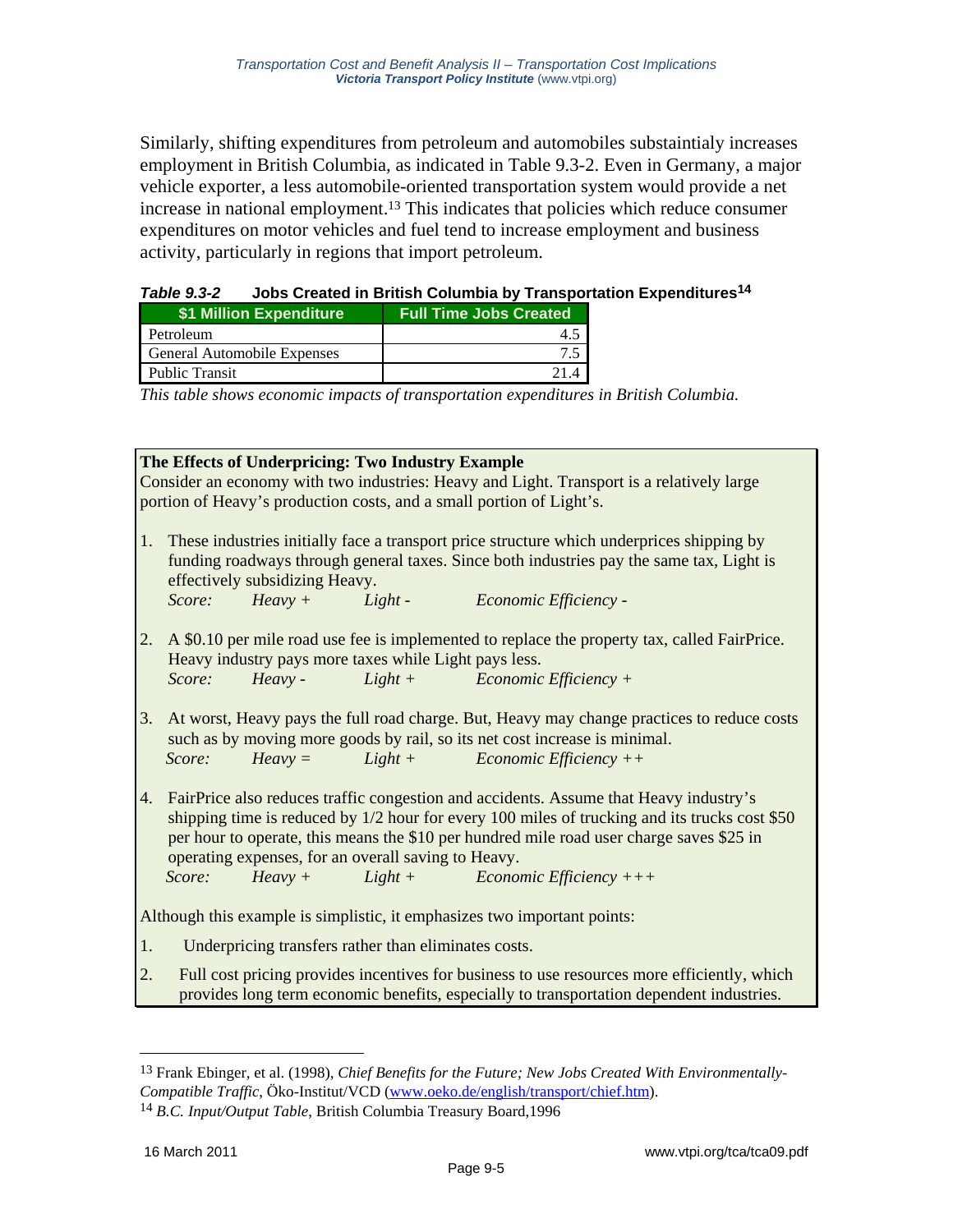Table 9.3-1 identifies the types of companies that are likely to be better or worse off from underpricing. Only if "Better Off" firms provide more profit or employment than those in "Worse Off" might underpricing provide overall economic benefit.

| ו -ט.ט סושום ו<br><b>Unimercial impacts of MOLUI Venicle USE Underpricing</b> |                                            |  |  |
|-------------------------------------------------------------------------------|--------------------------------------------|--|--|
| <b>Better Off</b>                                                             | <b>Worse Off</b>                           |  |  |
| Motor vehicle production, sales and service.                                  | Alternative forms of transportation.       |  |  |
| Bulk commodities.                                                             | High-value products.                       |  |  |
| Low-value manufacturing.                                                      | Communications and information industries. |  |  |
| Imports.                                                                      | Domestic and local production.             |  |  |
| Isolated companies.                                                           | Centrally located companies.               |  |  |
| Isolated retail and recreation.                                               | Local oriented retail and recreation.      |  |  |

#### *Table 9.3-1* **Commercial Impacts of Motor Vehicle Use Underpricing**

*Underpricing benefits some companies and harms others. Overall, reducing underpricing should benefit more companies than it harms due to increased economic efficiency.* 

Although a certain amount of motor vehicle travel is efficient and economically beneficial, beyond this optimal, increased driving is economically harmful. A World Bank study indicates that automobile dependency reduces regional economic development.15 The researchers conclude that, "*there are no obvious gains in economic efficiency from developing car dependence in cities*," and, "*There are on the other hand significant losses in external costs due to car dependence...*" They find that beyond a certain point (about 7,500 kilometers of per capita annual motor vehicle travel), increased driving impose economic costs that outweigh marginal economic benefits. They suggest that expenditures on motor vehicles and their facilities divert large amounts of private and public capital from alternative uses that are more economically productive. This study finds that the portion of income devoted to commuting is highest in automobile dependent cities, and that transit service efficiency is lowest and vehicle accident rates per capita are highest in automobile dependent cities.

Long-term negative economic effects of transport price increases are relatively small, and appear to be declining in most industrial sectors.16 Freight transport has decreased as a percentage of GNP, industrial production, and national employment due to increased efficiency and more high-value, low-bulk products. Transport accounts for only about 5- 6% of most manufactured product prices.17 North American fuel prices and user fees are among the lowest among developed nations as shown in Figure 9.3-1. Increasing fuel taxes to internalize externalities and reduce demand, with revenues used to replace other taxes, could have would have overall positive economic and employment impacts.18

1

<sup>15</sup> Jeff Kenworthy, Felix Laube, Peter Newman and Paul Barter (1997), *Indicators of Transport Efficiency in 37 Global Cities*, Sustainable Transport Research Group, Murdoch University (Perth), for the World Bank (www.worldbank.org), February 1997.

<sup>16</sup> Dr. Rainer Walz, et al. (1999), *A Review of Employment Effects of European Union Policies and Measures for CO2 Emission Reductions*, Fraunhofer Institute (www.isst.fhg.de).

<sup>&</sup>lt;sup>17</sup> Diamond and Spence (1989), quoted in Piet Rietveld (1994), "Spatial Economic Impacts of Transport Infrastructure Supply," *Transportation Research*, Vol. 28A, p. 337.

<sup>18</sup> Douglas Norland and Kim Ninassi (1998), *Price It Right; Energy Pricing and Fundamental Tax Reform*, Alliance to Save Energy (www.ase.org).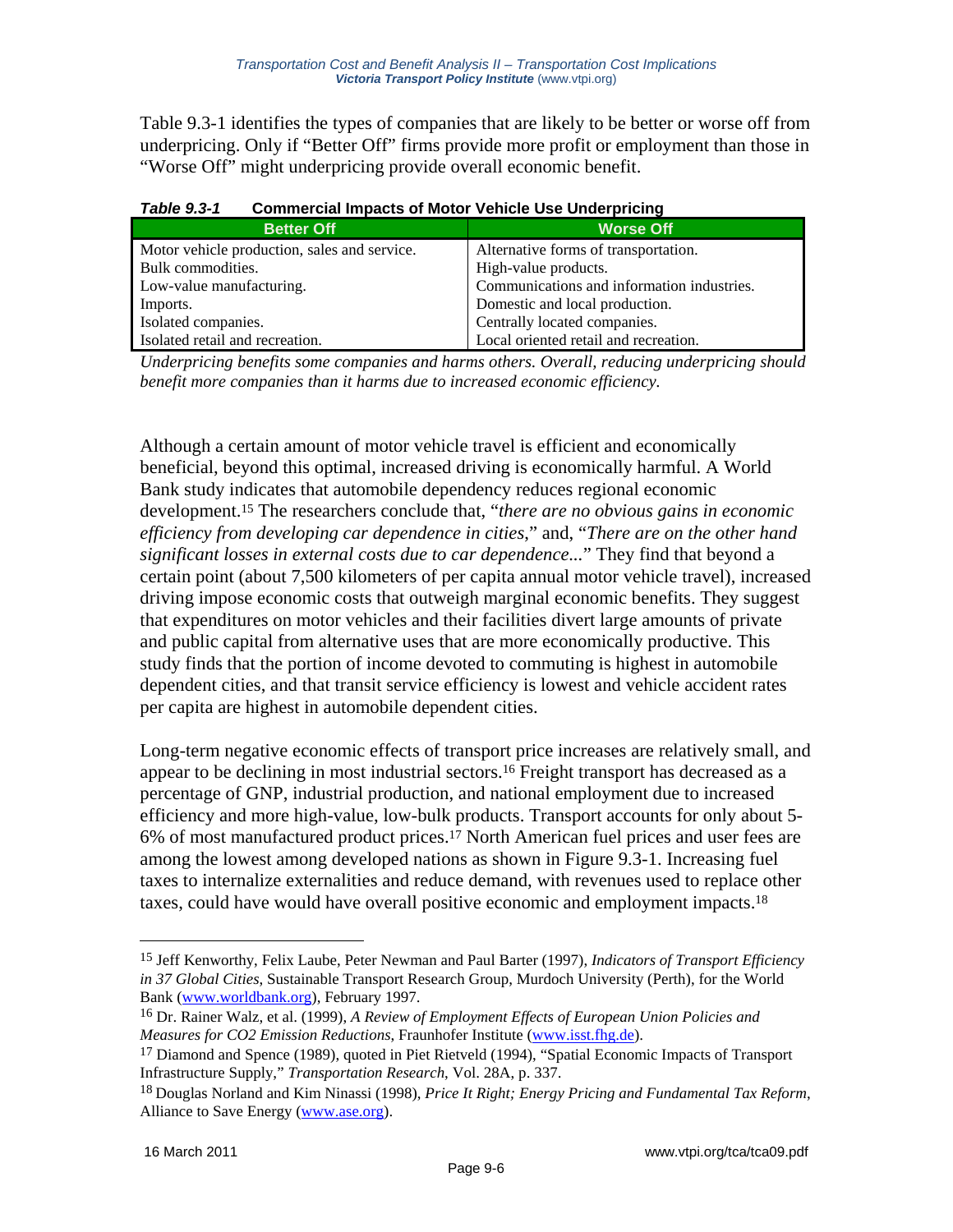

*Figure 9.3-1* **Vehicle Fuel Retail Prices** (International Fuel Prices, 2007)

*The US, Canada and Australia have low fuel taxes compared to most European countries.* 

A U.S. federal study states, *"...if a gasoline tax were coupled with an equal-revenue increase in investment tax credits, short-run macroeconomic losses resulting from motor fuel tax increases could be more than offset by the short-run macroeconomic gains".*<sup>19</sup> Because fuel is a small portion of total industrial costs Kågeson concludes that, *"The effects from internalizing the social costs of transport on the ability of European industry to compete on the world market will be almost negligible. The total impact will amount to less than 0.5% of the annual turnover of most industries."*20

Automobile underpricing may have been justified when the automobile industry was first developing, since vehicle and road production experienced economies of scale.<sup>21</sup> This unique historical event does not apply to mature markets. Vehicle use now experiences diseconomies of scale now due to increasing congestion, crash risk and other externalities. Each driver benefits if others drive less, reducing conflicts over road and parking space. There are probably few, if any, further economies of scale in automobile, petroleum and roadway industries.

<u>.</u>

<sup>19</sup> Office of Technology Assessment (1994), *Saving Energy in U.S. Transportation*, US Congress (www.access.gpo.gov/ota/), p.225.

<sup>20</sup> Per Kageson (1993), *Getting the Prices Right*, European Fed. for Transport & Env. (www.transportenvironment.org), p. 183.

<sup>21</sup> Clay McShane (1994), *Down the Asphalt Path*, Columbia University Press (http://cup.columbia.edu/), p. 105; Stephen Goddard (1994), *Getting There*, Basic Books, (www.basicbooks.com).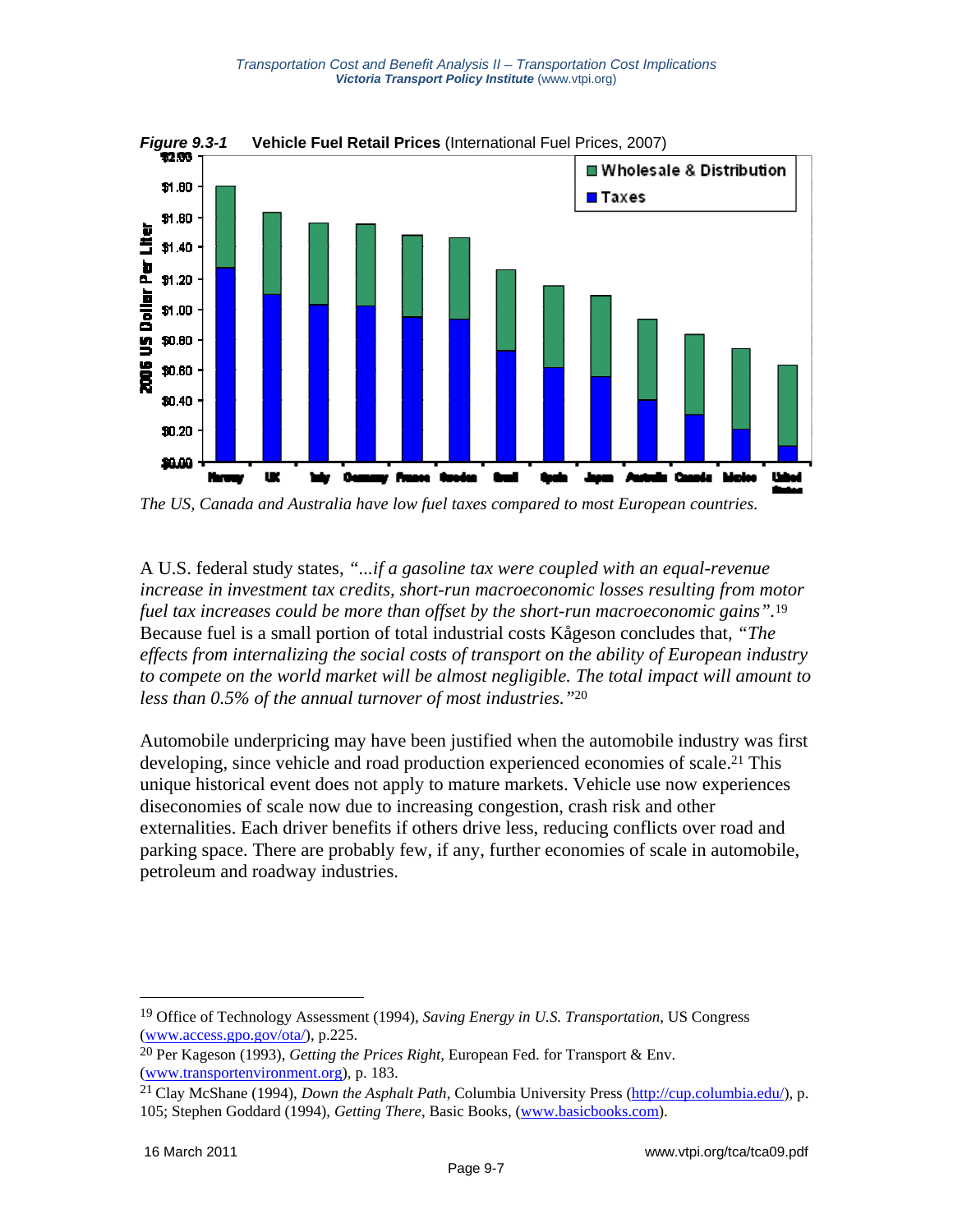A review of economic impact research concludes that transportation improvements may provide negative as well as positive economic impacts in a community.22 Most highway improvements in developed countries provide only marginal productivity benefits.23 Nijkamp and Blaas argue that transport facility investments only contribute to development if other conditions are ripe and transport costs are a significant economic constraint.24 Kessides concludes that infrastructure investments can provide high returns in developing countries but only normal returns in North America and Western Europe.25 *Public transit expenditures provide twice the rate of return in productivity as highway expenditures, indicating that increased transport diversity and efficiency provide greater macroeconomic benefits than overall increases in motor vehicle use*.26

Piet Rietveld calls economic arguments for transport subsidies "*scientific mythification*." He states that "...*the direct contribution of infrastructure improvement to a reduction in transport costs is in general small in industrialized countries."*27 Harry Dimitriou argues that inter-community transport improvements support economic development, but intracommunity transport improvements (such as urban roadway widening) provide little economic benefit in developed regions.28

Some macroeconomic research suggests that transportation infrastructure investments may have high economic returns.29 However, this does not prove that increased *driving* provides economic benefits. Rather, it implies that increased *transport efficiency* provides benefits. Public transit expenditures provide twice the return on investment as highway  $improvements, <sup>30</sup> indicating that it is the general benefits of mobility or accessibility$ rather than the specific benefits of driving that provides economic benefits.

<sup>22</sup> Standing Committee on Trunk Road Assessment (1997), *Transport Investment, Transport Intensity and Economic Growth: Interim Report*, (www.dft.gov.uk/pgr/economics/sactra).

<sup>&</sup>lt;sup>23</sup> Marlon Boarnet (1997), "New Highways & Economic Productivity: Interpreting Recent Evidence," *Journal of Planning Literature*, Vol. 11, No. 4 (http://jpl.sagepub.com/), May 1997, pp. 476-486; Amy Helling (1997), "Transportation and Economic Development: A Review," *Public Works Management & Policy*, Vol. 2, No. 1 (http://pwm.sagepub.com), July 1997, pp. 79-93.

<sup>24</sup> Kenneth Button (1993), *Transport Economics*, Second Edition, Edward Elgar (Aldershot), Chapter 10; Nijkamp and Blaas (1993), *Impact Assessment and Evaluation in Transport Planning*, Kluwer, p. 45-49.

<sup>25</sup> Christine Kessides (1993), *The Contributions of Infrastructure to Economic Development*, World Bank Discussion Paper #213 (www.worldbank.org).

<sup>26</sup> David Aschauer (1991), *Transportation Spending and Economic Growth*, American Public Transit Association (www.apta.com).

<sup>27</sup> Piet Rietveld (1994), "Spatial Economic Impacts of Transport Infrastructure Supply," *Transportation Research*, Vol. 28A, No.4 (www.elsevier.com/locate/tra), p. 339.

<sup>28</sup> Harry Dimitriou (1992), *Urban Transport Planning: A Developmental Approach*, Routledge (www.routledge.com), p. 144.

<sup>29</sup> Alicia Munnell (1990), "How does public infrastructure affect regional economic performance?" *New England Economic Review* (www.bos.frb.org/economic/neer/neer.htm).

<sup>30</sup> David Aschauer (1991), *Transportation Spending and Economic Growth: The Effects of Transit and Highway Expenditures*, American Public Transit Association (www.apta.com).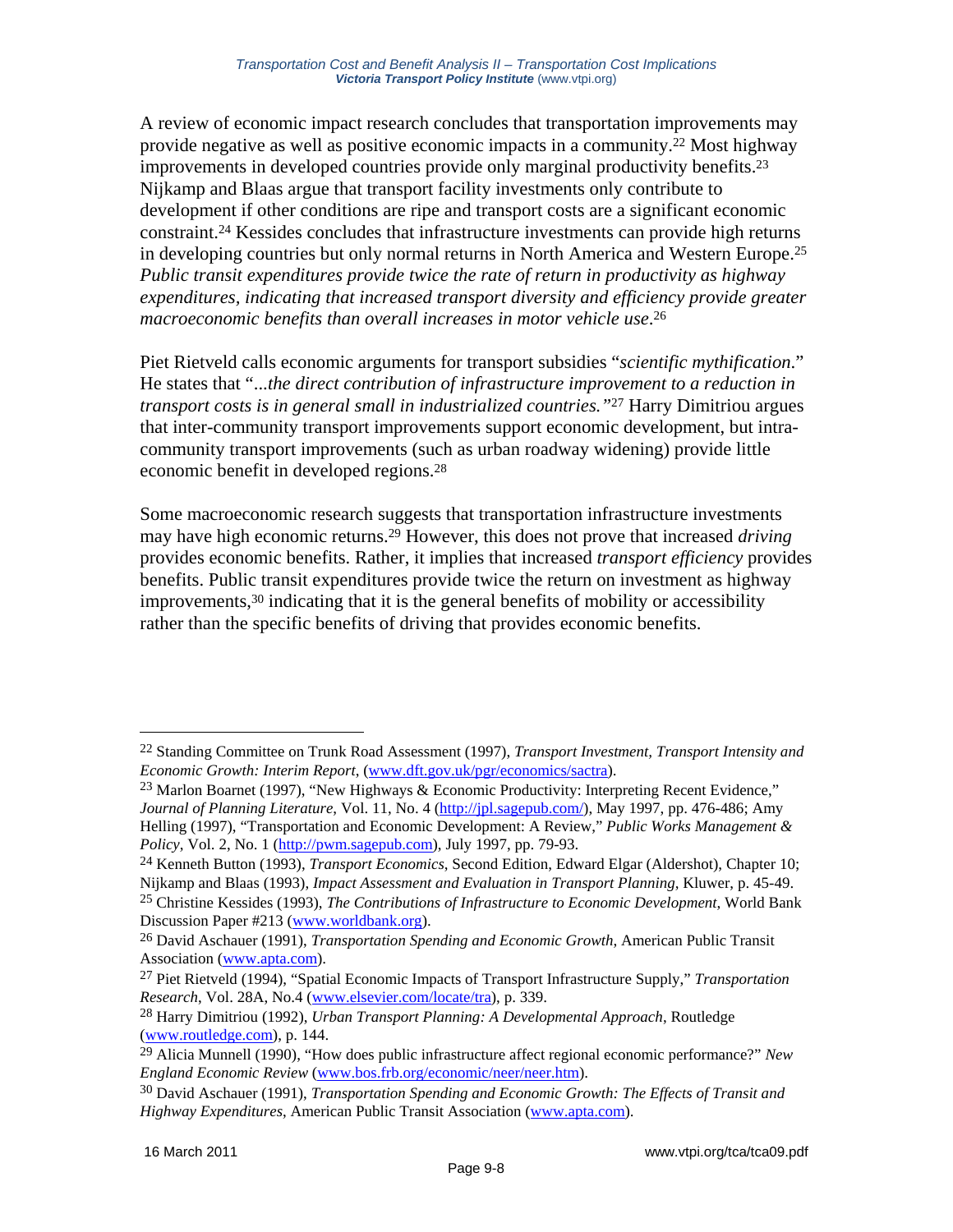# **9.4 Land Use Impacts of Underpricing**

Transportation has direct and indirect impacts on land values and use.31 Overinvestment in transportation facilities and underpricing of vehicle use increases the amount of land used for transportation and encourages low-density, urban fringe development.32 If highways improve access between urban and rural areas, rural property values increase as urban home buyers compete with other rural land uses. This profits current rural land owners if they are willing to sell to developers and allows individuals to purchase more land, privacy, and private environmental amenities than otherwise possible. It also allows exurban residents to compete for urban jobs, and access urban services, benefiting exurban residents. At one time this was considered unquestionably good for society.<sup>33</sup> Webber states,

"Today [1985] people are moving into outlying areas because technological improvements in transportation and communications have reduced the real cost of traveling and communicating...current transportation and communication systems are generating new forms of urbanization that are highly efficient, yet spread over thousands of square miles. I suggest that this calls for celebration, not commiseration. It promises unprecedently amiable living and working arrangements in pleasant surroundings and increasingly intimate contact with friends and associates, many of whom may be located miles away. When combined with high automobility, the exurbs promise spacious residential sites, temporal proximity to numerous employment sites, and relatively easy access to recreational resources and culturally rich activities."34

Webber is only half correct. While increased driving allows individuals access to land that is less impacted by urban problems, it expands the range and scale of the impacts that individuals are trying to avoid, which call into question his claim of "efficiency." Competition for exurban locations creates a self-perpetuating cycle of increased costs since increased motor vehicle traffic degrades the urban environment, thereby increasing urban sprawl and automobile use.

The amount of time people spend on transport varies little, regardless of travel mode or speed.35 One geographer writes, "*Those who use technology to travel at greater speeds still have to make the same amount of contacts--still work, eat, sleep and play in the same* 

<sup>31</sup> Terry Moore and Paul Thorsnes (1994), *The Transportation/Land Use Connection*, American Planning Association, Report #448/449 (www.planning.org); Kelley (1994), "The Transportation Land-Use Link," *Journal of Planning Literature*, Vol. 9, No. 2, (http://jpl.sagepub.com), Nov. 1994, p. 128-145. 32 VTPI (2008), "Land Use Evaluation," *Online TDM Encyclopedia*, VTPI (www.vtpi.org); at

www.vtpi.org/tdm/tdm104.htm.<br><sup>33</sup> James Kunstler (1993), *The Geography of Nowhere*, Simon & Schuster (www.simonsays.com), p. 39; Peter Muller (1986), "Transportation and Urban Form," in *Geography of Urban Transportation*, Guilford Press (NY).

<sup>34</sup> Melvin Webber (1985), "The Emerging Metropolis: Trends and Trepidations." In: *Metropolitan Growth Centers: A New Challenge for Public-Private Cooperation*, UMTA-CA-06-0196-1, Nov. 1985, p.9, quoted in Homberger, Kell and Perkins (1992), *Fundamentals of Traffic Engineering, 13th Edition*, Institute of Transportation Studies, UCB (www.its.berkeley.edu), p. 2-12.

<sup>35</sup> Gordon Stokes (1994), "Travel Time Budgets and Their Relevance for Forecasting the Future Amount of Travel, in *Proceedings of European Transport Forum*, PTRC (www.ptrc-training.co.uk), p. 25-36.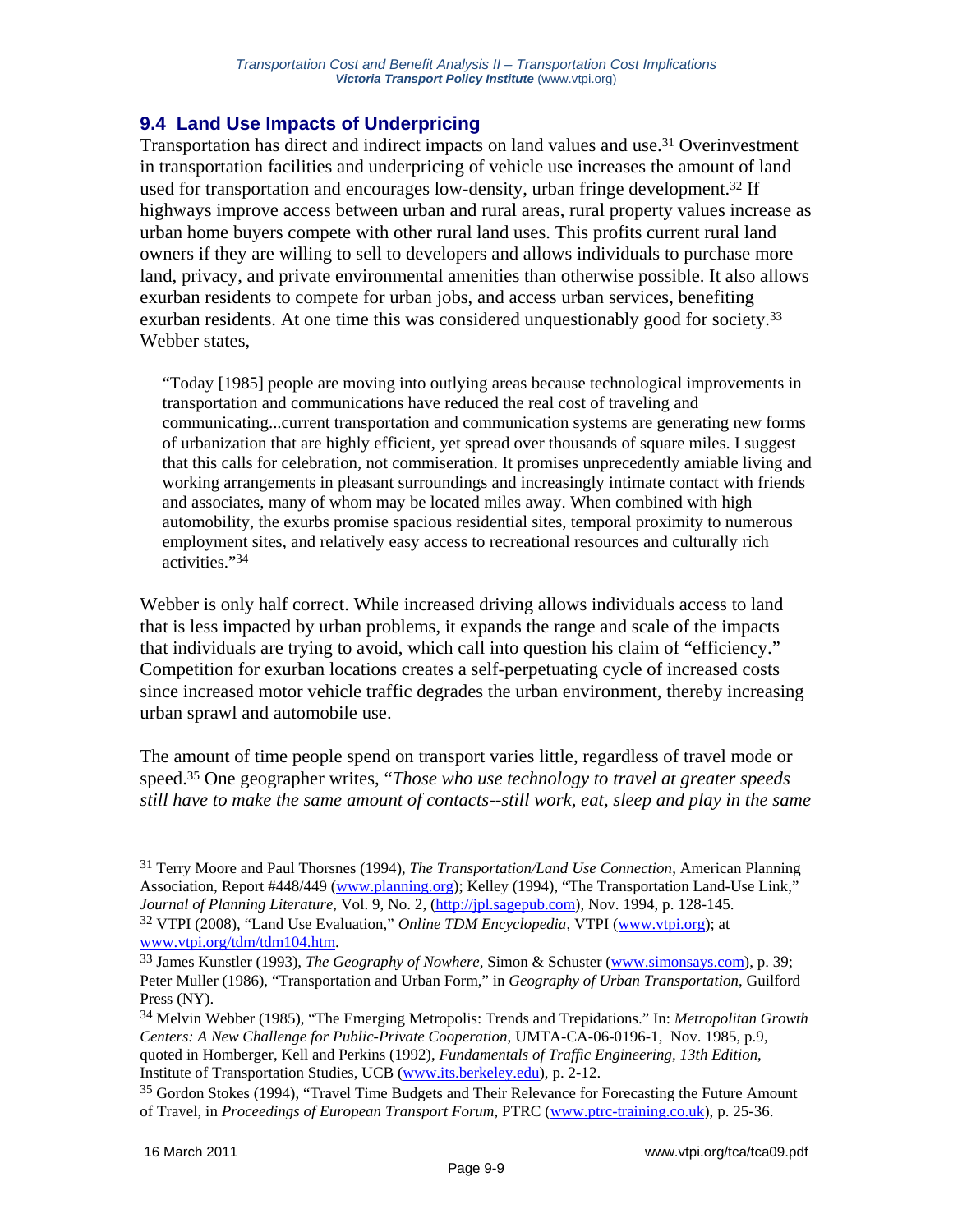*proportions as always. They simply do these further apart from each other.*"36 As a result, it is possible that little net benefit is derived from a substantial increase in driving.

As discussed in Chapter 5.14, urban sprawl has significant environmental and social costs, including environmental and aesthetic degradation, reduced community cohesion, increased municipal service costs, and reduced mobility for non-drivers. Sprawled land use tends to be highly automobile dependent, increasing per capita driving and external costs. Many urban planners now argue that land uses have become unnecessarily separated.<sup>37</sup> Lee concludes that an efficient transportation/land use system based on fullcost pricing would increase economic efficiency, reduce total transport expenses, reduce subsidies and tax burdens on non-users, improve urban environmental quality, reduce urban sprawl, and increase the use of efficient travel modes.38

### **9.5 Stakeholder Perspectives of Transportation Underpricing**

From society's perspective, all costs and benefits must be considered in each decision, but the perspective of individual decision makers is often more limited. People tend to have different, often conflicting perspectives of transport costs and benefits, depending on their role (Table 9.5-1). These differing perspectives and definitions create conflicts over goals, objectives and strategies, and can result in economically inefficient decisions.

| <b>Perspective</b>     | <b>Costs</b>                    | <b>Benefits</b>                 |  |  |
|------------------------|---------------------------------|---------------------------------|--|--|
| Society                | All costs                       | All benefits                    |  |  |
| Driver                 | Time, vehicle costs, risk       | Mileage                         |  |  |
| Non-Driver             | Time, fares, discomfort, risk   | Access                          |  |  |
| Politician             | Political jurisdiction costs    | Political jurisdiction benefits |  |  |
| <b>Highway Planner</b> | Roadway and drivers' costs      | Vehicle mileage, road capacity  |  |  |
| Urban Planner          | Facility costs, traffic impacts | Mobility/Access                 |  |  |
| <b>Energy Planner</b>  | Fuel consumption                | Mobility/Access                 |  |  |
| Environmentalist       | Environmental impacts           | Mobility/Access                 |  |  |

# *Table 9.5-1* **Stakeholder Perspectives of Transport Benefits and Cost**

*Definitions of transport costs and benefits varies depending on stakeholder's perspective.* 

Another way to view the conflicts in transportation decision making is to consider the perceived relationships between average costs and quantity of driving from three perspectives: of *users* (who decide how much to travel), *transportation professionals* (who plan transport facilities) and *society* (which bears environmental and social costs and provides facility funding). These relationships are illustrated below in Figure 9.5-1.

<sup>36</sup> John Whitelegg (1993), "Time Pollution," *The Ecologist*, Vol. 23, No. 4 (www.theecologist.org), July/Aug. 1993, p. 131-134.

<sup>37</sup> California Air Resources Board (1994), *The Land Use-Air Quality Linkage*, (www.arb.ca.gov), p. 9.

<sup>38</sup> Douglass Lee (1992), "A Market-Oriented Transportation and Land Use System: How Different Would it Be?" in *Privatization and Deregulation in Passenger Transport: Selected Proceedings of the 2nd International Conference*, Espoo, Finland, Viatek, Ltd., June 1992, pp. 219-238.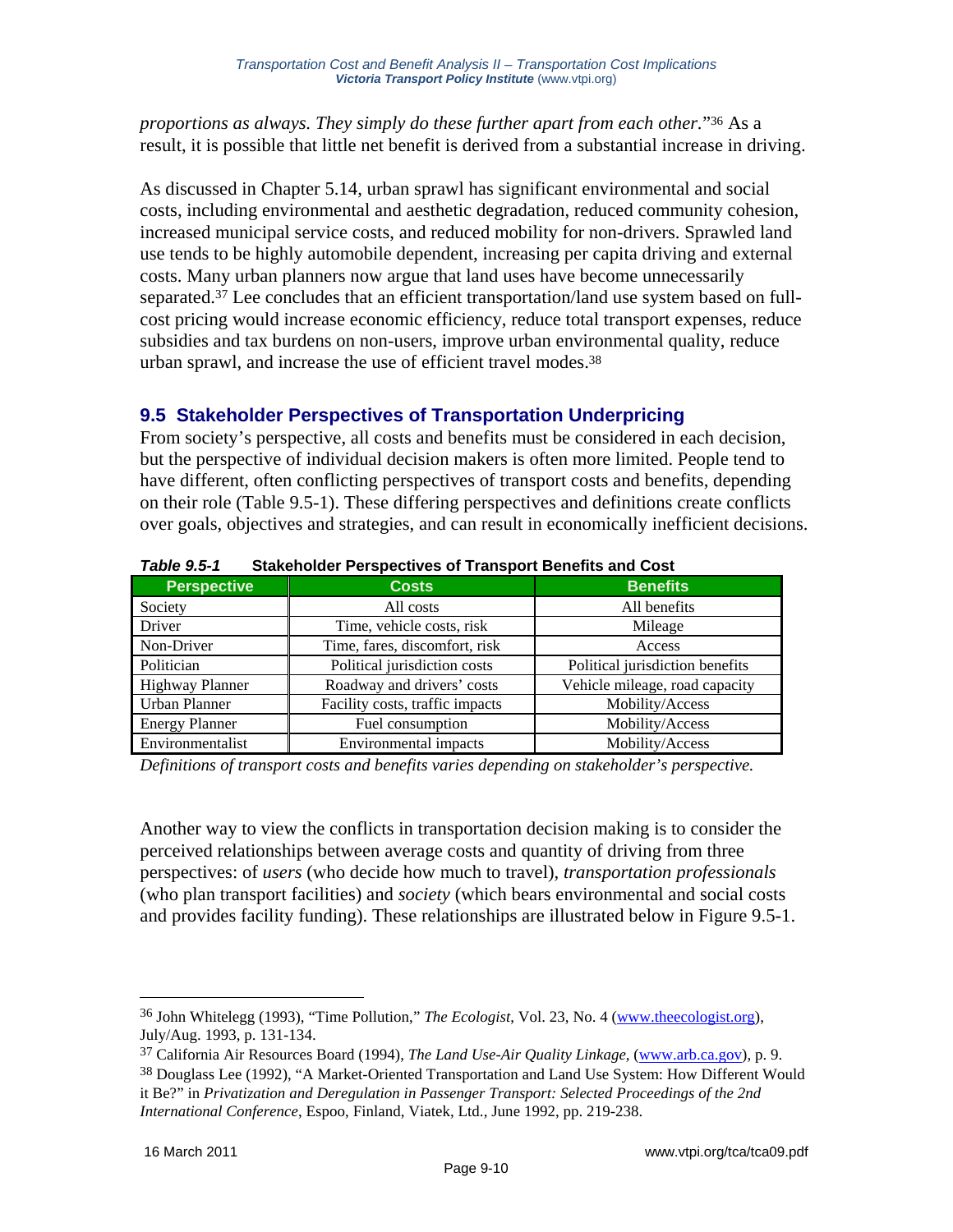



*Since most motor vehicle costs are fixed, marginal costs decline with increased annual milage, giving vehicle owners an incentive to maximize driving. Facility development has a downward sloping cost curve (economies of scale) when traffic is low, since increased driving allows costs to be divided among more miles of use, but once the system is congested average costs increase. Environmental, and social costs of driving are minimal when use is low, but slope upward.* 

Individuals face incentives to maximize driving, "to get their money's worth" from large fixed vehicle costs. The transport agency's U-shaped average cost curve implies economies of scale when roadway development is a goal.39 Only after congestion becomes a problem do transport agencies perceive benefits from reducing traffic demand, and even then they frequently experience incentives to encourage driving, such as fuel taxes dedicated to road building. The upward sloping cost curves associated with other social and environmental costs means that society benefits from reduced driving. As a result of these different price signals the perspectives of individual drivers and automobile oriented transport planners conflict with society in general, and transport professionals who take a broader view of transport costs and choices.

The emphasis on increasing automobile capacity, rather than accessibility and other community goals is ingrained in transport planning and financing. The existence of dedicated roadway agencies and funding skews planning decisions toward roadway development. As described by Harry Dimitriou, *"...the conventional bias in traditional*  [planning] *methodologies with their concern for transport systems efficiency above all else, exists because those most intimately involved in such approaches are well equipped with tools and techniques to design and plan 'operational efficient' networks, whereas the equivalent expertise in the planning and management of more 'developmentally effective' transport systems is much less advanced."*<sup>40</sup>

<sup>39</sup> Stephen Goddard (1994), *Getting There*, Basic Books (www.basicbooks.com).

<sup>40</sup> Harry Dimitriou (1992), *Urban Transport Planning*, Routledge (www.routledge.com), p. 220.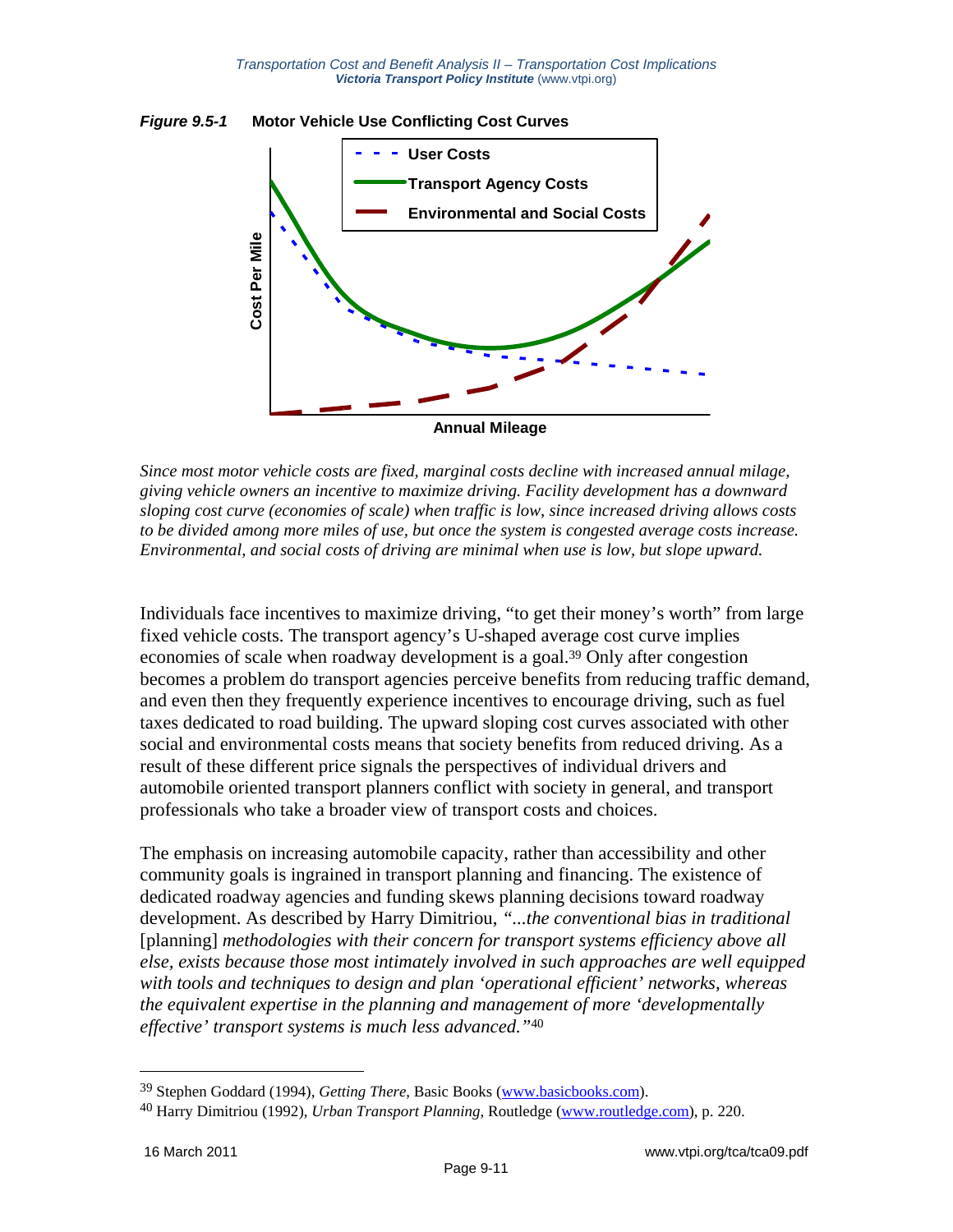### **9.6 Implications of Underpricing to Consumers**

You may be wondering, "What does this mean to me?" Underpriced driving is an economic transfer that allows some households to own more cars, travel more and live in more suburban locations than if prices were higher. But this additional consumption of mobility may provide little net consumer benefit. Underpricing imposes costs that show up elsewhere in household budgets, such as higher consumer prices to pay for "free" parking, higher taxes to pay for roads and traffic services, and increased health costs. At one time underpricing may have provided external benefits due to economies of scale in roadway and industrial development, but there is no evidence that such benefits still exist.

Automobile advocates often claim that underpricing increases personal choices and freedom, as discussed in Chapter 8. The truth is just the opposite. Individuals have no choice but to bear the financial, crash risk and environmental costs of automobile use. Non-drivers have fewer mobility choices. Negative effects of underpriced driving include:

- *Increased overall transport costs.* Low marginal prices for driving encourage individuals to spend more on driving, leaving less funding for other goods.
- *Reduced transportation diversity*. Fewer people use alternative modes, so they receive less investment than they otherwise would.
- *More externalities*. Pollution, congestion, and motor vehicle accidents are surely greater than they would be if user costs were higher.
- *Increased land devoted to roads and parking facilities*. This means less land available for other uses, higher taxes, or reductions in other government services, and higher consumer costs to pay for "free" parking.
- *Automobile oriented land use, economic and social patterns*. Increased centralization and scale of services and activities, and less emphasis on neighborhood activities, services and relationships. The use and usefulness of streets for non-driving purposes, including walking, playing and other socializing has declined.

How these affect any specific individual depends on many factors including driving ability and automobile ownership, income, residence and job location, and future goals. The impacts of transport underpricing are also affected by how much an individual values environmental protection and social equity, and how much they value nonmotorized transport and community interaction. The benefits of underpriced driving are skewed toward people who drive the most, including those who are relatively wealthy, exurban and rural drivers, and long distance commuters. Children and teenagers, the elderly, the very poor and the handicapped tend to use automobiles relatively little and therefore receive the least benefits of underpricing and suffer significant disbenefits. The effects of price increases depend on how new prices are structured, how quickly and predictably changes occur, whether alternative modes are improved, and how revenues are distributed.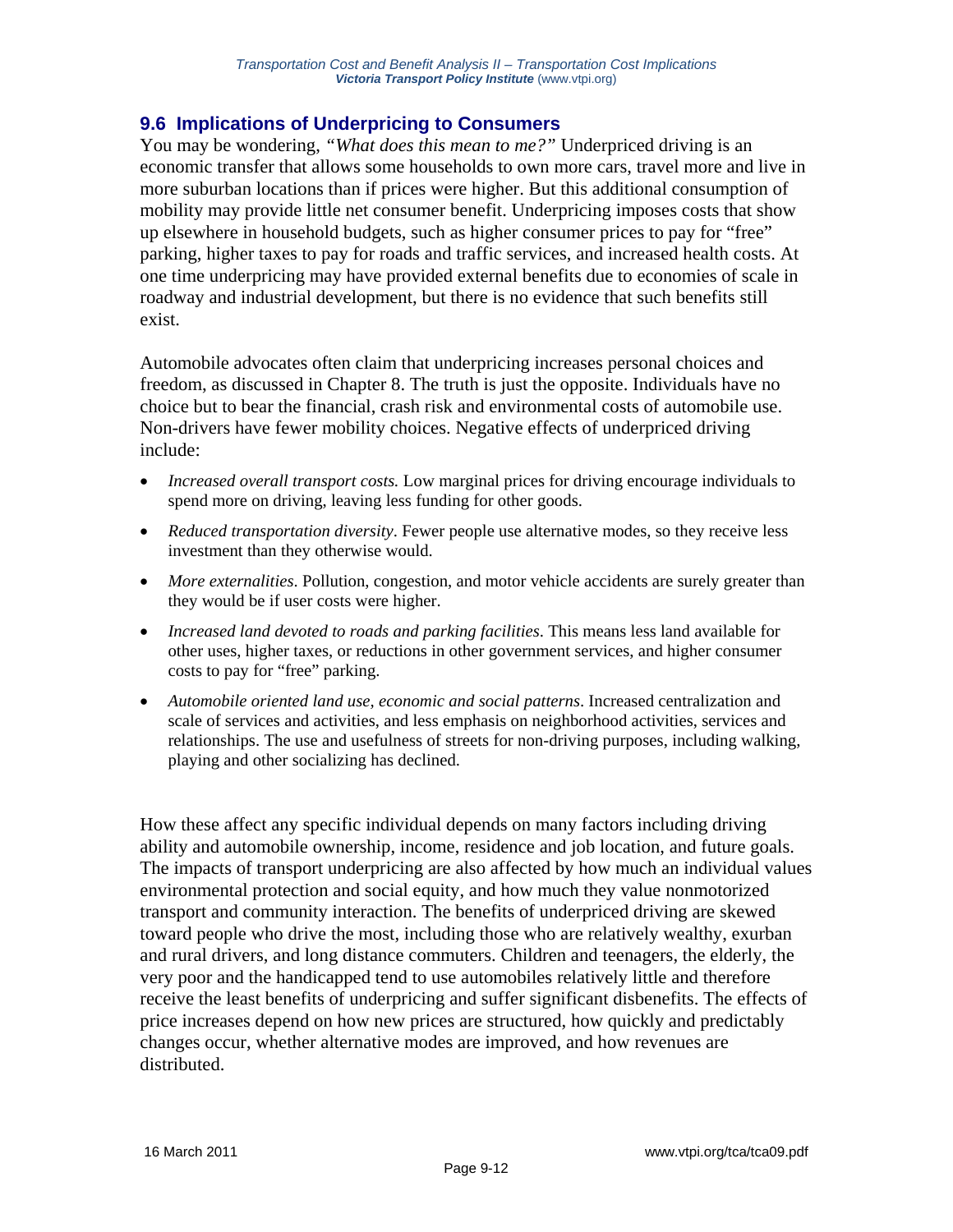### **9.7 References and Information Resources**

Booz Allen Hamilton (2005), *Surface Transport Costs and Charges Study*, Ministry of Transportation New Zealand (www.transport.govt.nz).

Mark Delucchi (2005), *The Social-Cost Calculator (SCC): Documentation of Methods and Data, and Case Study of Sacramento*, Sacramento Area Council of Governments (SACOG) and the Northeast States for Coordinated Air-Use Management (NESCAUM), UCD-ITS-RR-05-37 University of California at Davis (www.its.ucdavis.edu); at www.its.ucdavis.edu/people/faculty/delucchi/index.php

José A. Gómez-Ibáñez, William B. Tye and Clifford Winston (1999), *Essays in Transportation Economics and Policy: A Handbook in Honor of John R. Meyer*, Brooking Institution (www.brookings.edu).

Per Kågeson (1994), *Getting the Prices Right: A European Scheme for Making Transport Pay Its True Costs,* European Federation for Transport and Environment (www.transportenvironment.org).

*European Transport Pricing Initiatives* (www.transport-pricing.net) includes various efforts to develop more fair and efficient pricing.

FHWA (2002), *Highway Economic Requirements System: Technical Report*, Federal Highway Administration, USDOT (www.fhwa.dot.gov/infrastructure/asstmgmt/hersindex.htm); at http://isddc.dot.gov/OLPFiles/FHWA/010945.pdf

Douglass Lee (1997), "Uses and Meanings of Full Social Cost Estimates," *The Full Costs and Benefits of Transportation*, Springer (www.springer.com), pp. 113-148.

Todd Litman (2006), "Transportation Market Distortions," *Berkeley Planning Journal*; issue theme *Sustainable Transport in the United States: From Rhetoric to Reality?* (wwwdcrp.ced.berkeley.edu/bpj), Volume 19, pp. 19-36; at www.vtpi.org/distortions BPJ.pdf.

Todd Litman (2007), *Socially Optimal Transport Prices and Markets*, VTPI (www.vtpi.org); at www.vtpi.org/sotpm.pdf.

Ian W. H. Parry, Margaret Walls and Winston Harrington (2007), *Automobile Externalities and Policies*, Discussion Paper 06-26, Resources for the Future (www.rff.org); at www.rff.org/rff/documents/rff-dp-06-26-rev.pdf

Richard C. Porter (1999), *Economics at the Wheel; The Costs of Cars and Drivers*, Academic Press (www.academicpress.com).

Andrea Ricci, et al (2006), *Pricing For (Sustainable) Transport Policies – A State Of The Art*, Deliverable 1, Project contract no. 006293, IMPRINT-NET (www.imprint-net.org); at http://vplno1.vkw.tu-dresden.de/psycho/download/imprint-net\_d1.pdf

T. Sansom, C. A. Nash, P. J. Mackie; J. D. Shires and S. M. Grant-Muller (2001), *Surface Transport Costs and Charges*, for the UK DETR, Institute for Transport Studies, University of Leeds (www.its.leeds.ac.uk); at www.its.leeds.ac.uk/projects/STCC/surface\_transport.html)